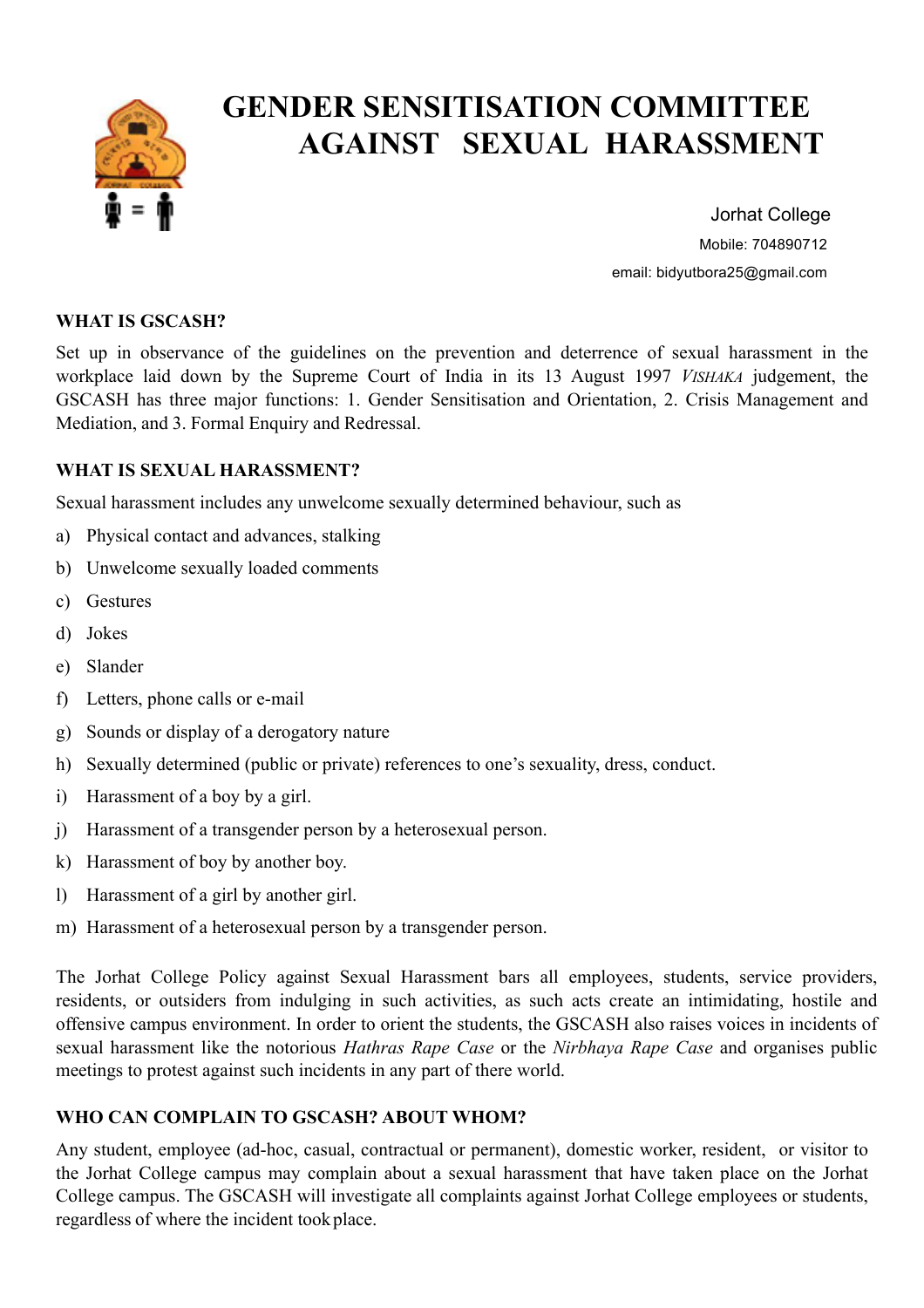## **HOW DO I LODGE A COMPLAINT?**

- \* A complaint can be made to any member of GSCASH (see contact details of members on the last page).
- \* The GSCASH Rules allow for third-party complaints. That is, if you have witnessed an incident of sexual harassment, and would like to support the person who was targeted, you may complain to GSCASH. Usually however, a third-party complaint is tenable if the targeted person is also ready to depose before **GSCASH**
- \* In special circumstances, the GSCASH may take *suo moto* notice of an incident of sexual harassment, without any complaint being made to it.

#### **WHAT WILL happen after that?**

\* The GSCASH will convene a meeting to discuss the matter by inviting all the parties to the case.

## **WHAT CAN YOU DO TO HELP GSCASH AND JORHAT COLLEGE?**

- **•** Critique it, demand action from it, make suggestions to it, but do not withdraw from GSCASH. Gender equality and sensitivity cannot be built without an institutional commitment to it, and GSCASH represents our joint promise to this and future generations of *JCians.*
- ■■ Mentor new entrants through their initial months in Jorhat College, *without* profiling them by where they come from or which programme of study they have enrolled in. Mentor not only men but also women students, about what a gender-sensitive atmosphere truly means, and how (amongst other things) standing up against gender discrimination, homophobia and violence is fundamental to the Jorhat College ethos.
- **EXECUTE:** Support genuine complaints to GSCASH by encouraging people to approach the GSCASH. If a fellow student is too apprehensive to take that step alone, support her\him by becoming a co-complainant in the case, as every act of sexual harassment on this campus creates a hostile working environment for all of us.
- ▪▪ Raise issues of gender equality and violence in all fora, including the classroom, Hostel and and Student-Faculty Committee meetings.
- **Example 3** Address issues of gender-insensitivity, violence, and harassment targeting women, both before and where they occur – e.g., dhabas, canteens, freshers' parties and hostel nights. Put into place processes that will make these events free of homophobia and discrimination, and friendlier for the differently-abled.
- **••** Form Department-level working groups to make suggestions to the GSCASH on what you would like to see included as part of the curriculum of the gender-sensitisation courses that have been suggested (for all students and all employees).
- **Example 5** Suggest to the GSCASH measures on how to make the academic relationships between teacher and student more gender-sensitive and professional.
- ▪▪ Most importantly, volunteer for GSCASH today!

### **Contact Details:**

Dr. Bidyut Bora (Coordinator), Mobile: 7048907126 Rupamoni Dutta (Member), Mobile: 7896517817 Rupali Borah (Member), Mobile:863801619 Raktimjyoti Hazarika (Member), Mobile: 8876382317 Mahfuja Begum (Member), Mobile: 7896081460